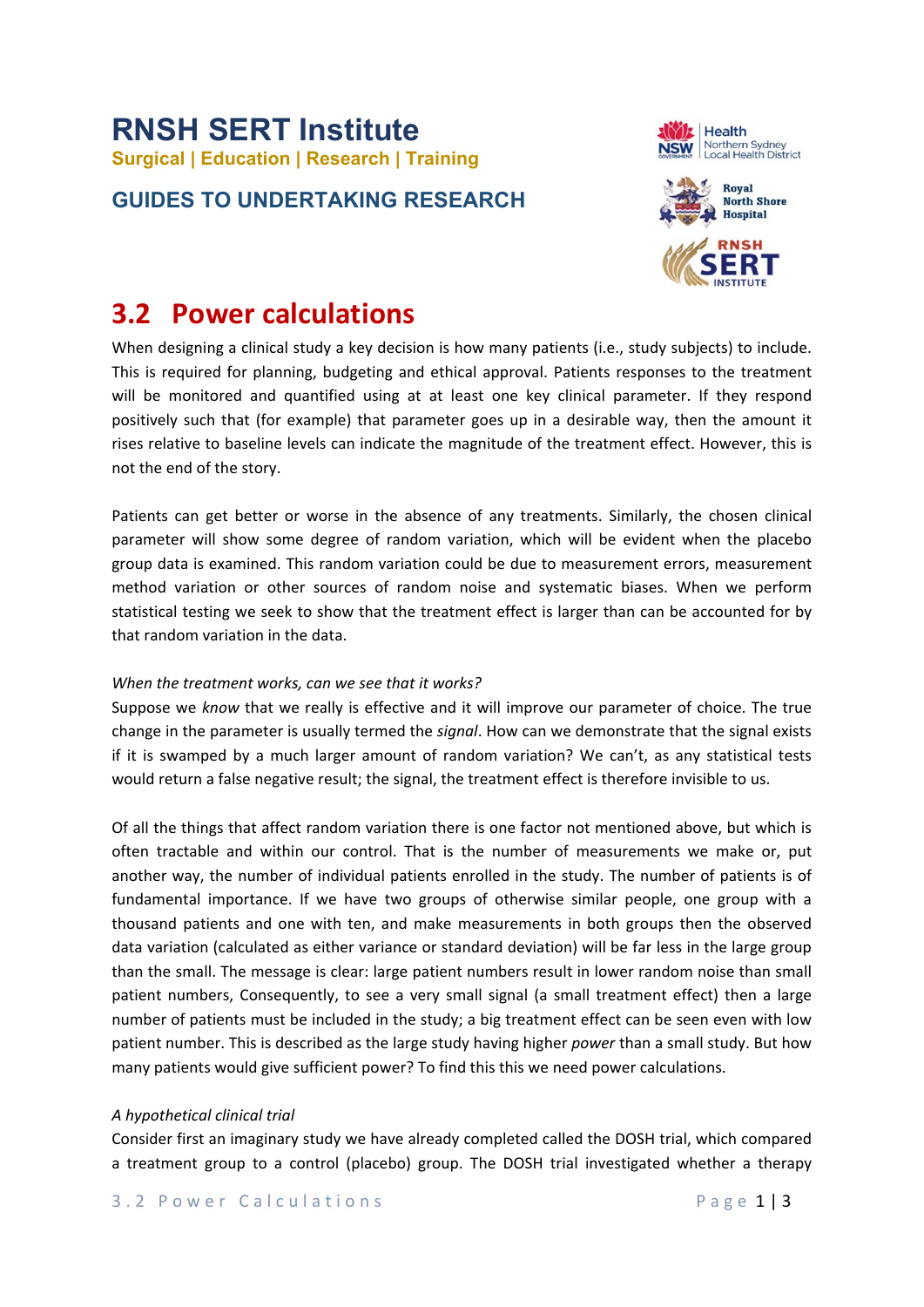makes people richer; 'richer' was measured this by determining the amount of money they had in the bank, i.e., their bank balance or **BB,** on a certain date. The trial aimed to determine whether the therapy affected the magnitude of **BB**, and if so, by how much**.**

#### *The importance of being significant*

As noted above, demonstrating that a therapy effect on **BB** depends on showing the differences between the treatment and control group wealth level are unlikely to be due to random variation. For this the DOSH trial used a t‐test analysis of the mean **BB**  levels of the two groups. DOSH did indeed observe an increase with wealth of treated people and showed that the standard deviation of the data was small enough that the **BB** data from the treated group had a p‐value of 4.5%. This was regarded as statistically significant since it was below the 5% significance threshold. The study author inferred that the therapy really did increase **BB** levels, so was confirmed as a lucragenic treatment.

Job done.

#### *Power and what it means*

Now suppose that we will do another imaginary study of the same treatment on a different population, called the MoOLA trial. How many individuals do we need to recruit to MoOLA so that we will again see a significant difference? This question relates to the power of the new study. Thus, if there are too few people recruited then it will be difficult to see a difference at the 5% significance level (i.e., p<5%). In this case the study is *underpowered* so you are wasting everyone's time since an effect will not be detected even if it is there. The ethics committee will not take kindly to it either.

If there is a massive abundance of subjects investigated the study may be *overpowered*, which is far less of a worry (and rarely happens), but is also wasting resources and the ethics committee will again be displeased.

#### *How to estimate study power*

To work out the number of patients needed to power the MoOLA study to see a statistically significant outcome we need some prior information about that key parameter. Since we have the data from the earlier DOSH study we can use that. We first decide:

- 1) How big is the effect size we want to detect in MoOLA do we want to be able to detect an increase of \$10 or would we be happy to be able to detect increases of \$100?
- 2) How much **BB** is likely to vary by; for this we use the results of the DOSH study.
- 3) We choose a significance threshold (here 5%)
- 4) We choose a tolerable false positive rate, usually 80%.

This is enough to calculate **n**, the number of subjects needed for the study. To do this with the information above if we define *Diff* as the mean difference between treated and control, *SD* as the observed standard deviation (the measure of noise) and *SES* the standardised effect size. SES is used to indicate how big the treatment effect is that we want to detect – SES is calculated as effect size divided by standard deviation.